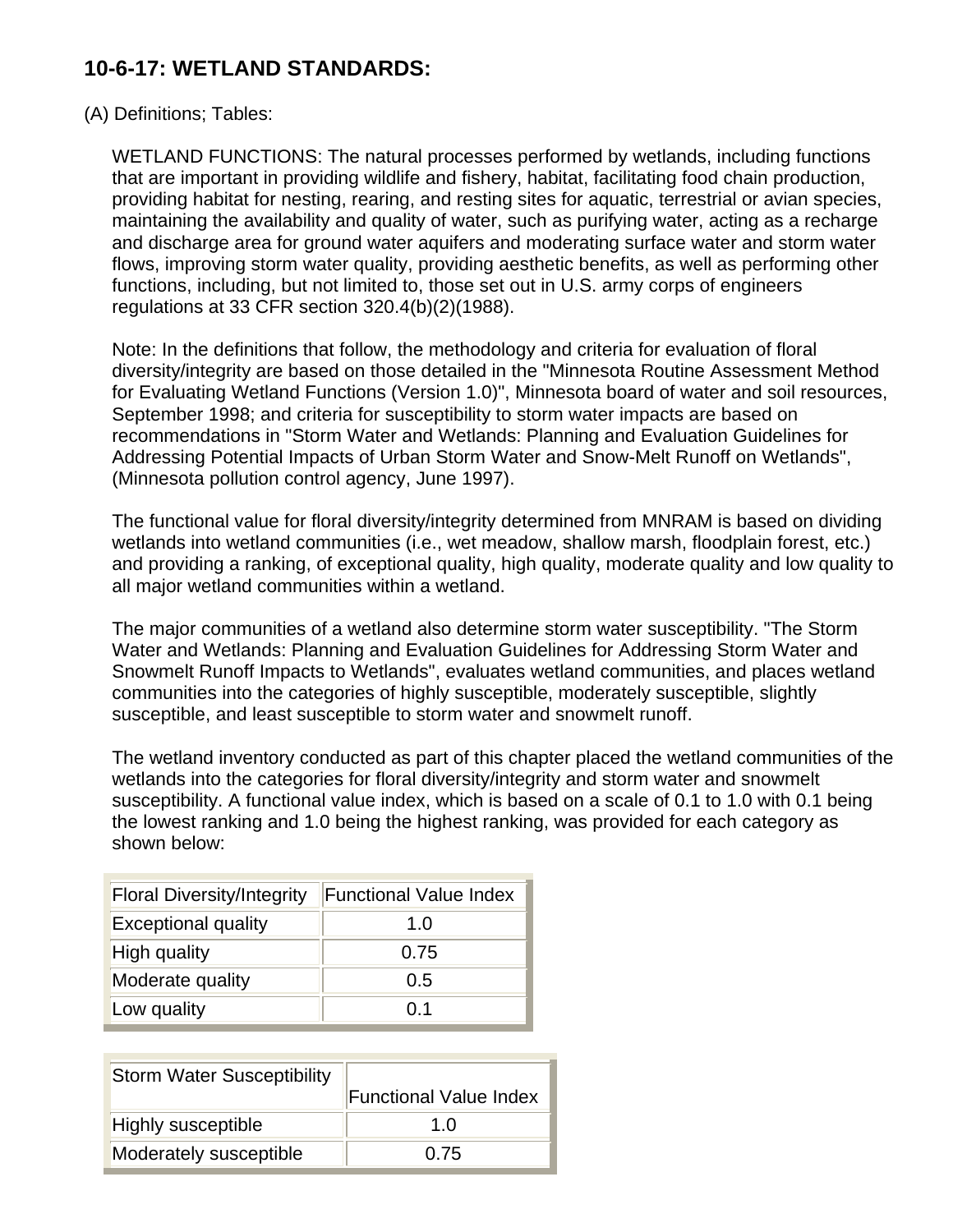| <b>Slightly susceptible</b> | 0.5 |
|-----------------------------|-----|
| Least susceptible           |     |

Each wetland was given a ranking based on the functional value for each of the major wetland communities or community within the wetlands. The overall ranking for the wetland is based on a weighted average that incorporates the area of the wetland community (%) and the functional value index (0.0 - 1.0) for the wetland community within the wetland.

All wetlands located within a park or greenway corridor (as shown on the wetland management plan map) will not have a wetland management classification lower than manage 2. The overall wetland functional index range for floral diversity/integrity and storm water susceptibility and the associated wetland management classifications are shown in table 1 of this subsection. Table 2 of this subsection shows how final wetland management classifications were determined for an example wetland.

Table 1. Overall wetland functional index range for floral diversity/integrity and storm water susceptibility and the associated wetland management classification.

| Floral Diversity/Integrity And Storm Water Susceptibility<br>Functional Index (Range) |                                             |
|---------------------------------------------------------------------------------------|---------------------------------------------|
|                                                                                       | <b>Wetland Management</b><br>Classification |
| $1.0 \quad 0.60$                                                                      | Protect                                     |
| $0.59$ 0.5                                                                            | Manage 1                                    |
| $0.49$ 0.3                                                                            | Manage 2                                    |
| Less than 0.3                                                                         | Utilize                                     |

Table 2. Example showing, how final wetland management classifications were determined.

| Wetland<br>ID | Community               | <b>Storm Water</b><br>Suscepti-<br>bility | $\frac{1}{2}$<br>Community | <b>Storm Water</b><br>Suscepti-<br>bility Index | % Community *<br><b>Storm Water</b><br>Suscepti-<br>bility Value |
|---------------|-------------------------|-------------------------------------------|----------------------------|-------------------------------------------------|------------------------------------------------------------------|
| AV-W7.2       | Deep marsh              | Slightly                                  | 0.3                        | 0.5                                             | 0.15                                                             |
|               | AV-W7.2 Shallow marsh   | Moderately                                | 0.6                        | 0.75                                            | 0.45                                                             |
| AV-W7.2       | Reed canary<br>monotype | Least                                     | 0.1                        | 0.1                                             | 0.1                                                              |
|               |                         |                                           |                            | Total:                                          | 0.61                                                             |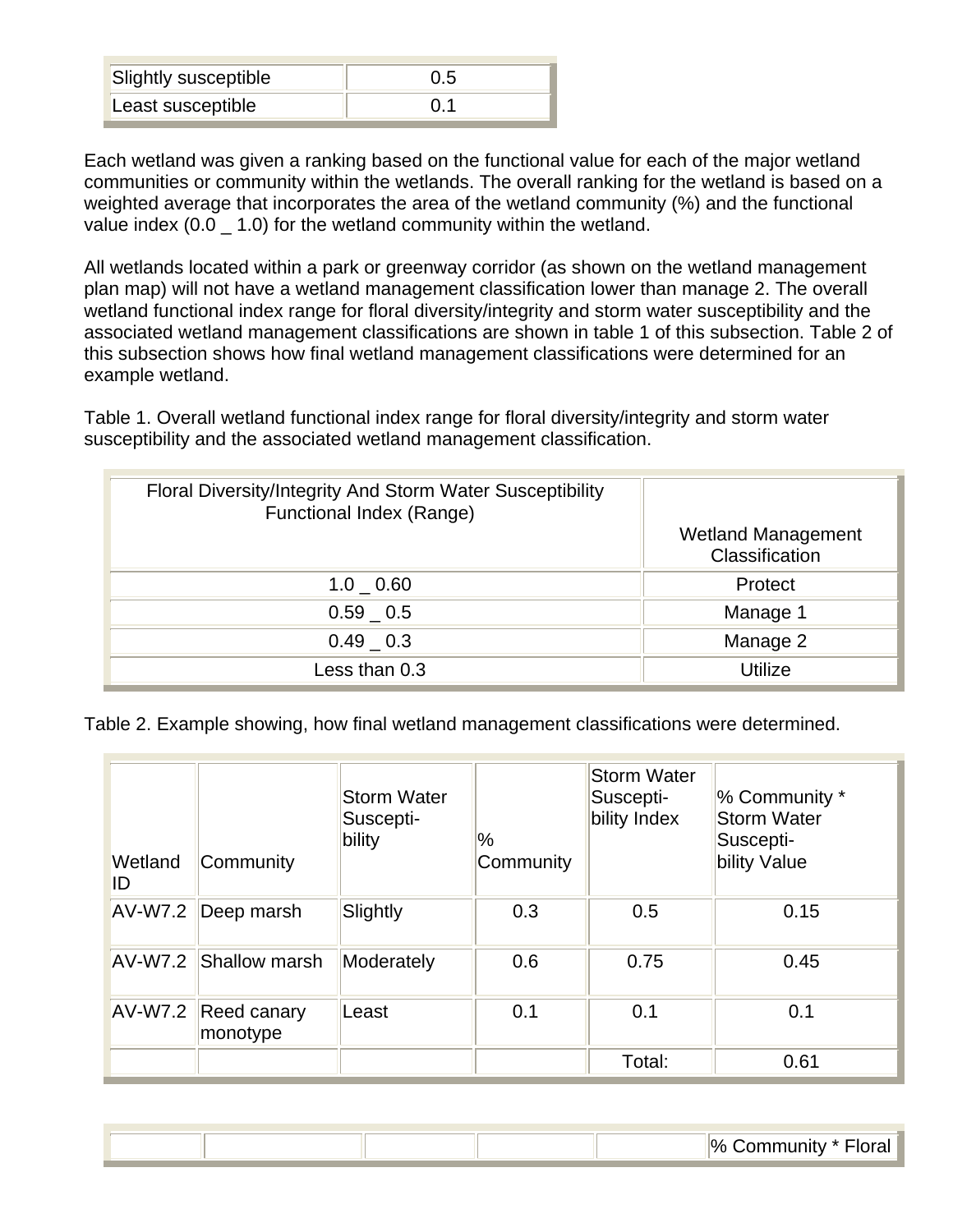| Wetland<br>ID  | Community               | Floral<br>Diversity/<br>Integrity | $\%$<br>Community | Floral<br>Diversity/<br>Integrity<br>Index | Diversity/<br>Integrity Value |
|----------------|-------------------------|-----------------------------------|-------------------|--------------------------------------------|-------------------------------|
| <b>AV-W7.2</b> | Deep marsh              | Moderate                          | 0.3               | 0.75                                       | 0.225                         |
| <b>AV-W7.2</b> | Shallow marsh           | Moderate                          | 0.6               | 0.75                                       | 0.45                          |
| <b>AV-W7.2</b> | Reed canary<br>monotype | Low                               | 0.1               | 0.10                                       | 0.1                           |
|                |                         |                                   |                   | Total:                                     | 0.685                         |

Storm water susceptibility has a functional index of 0.61 and floral diversity/integrity has a functional index of 0.685. They fall within the range of protect (see table 1 of this subsection).

WETLANDS, MANAGE 1: These wetlands have plant communities that are in a largely unaltered state. The vegetative communities of these wetlands are characterized by moderate floral diversion and are slightly to moderately susceptible to stormwater and snowmelt impacts.

WETLANDS, MANAGE 2: These wetlands have usually been altered by human activities. These wetlands have low to medium floral diversity and wildlife habitat components. These wetlands are slightly susceptible to impacts from stormwater. In addition, if a wetland has characteristics of a utilized basin but is located within a park or greenway corridor (as shown on the wetland and water body classification map) it was put in this management classification.

WETLANDS, PROTECT: These wetlands exist in a largely unaltered state and have special and unusual qualities that call for a high level of protection. These wetlands may provide habitat for rare, threatened and/or endangered plant and animal species present; and/or have moderate to exceptional floral diversity/integrity and moderate to high susceptibility to stormwater and snowmelt; and/or are within the designated trout stream corridor identified on the city's wetland and water body classification map.

WETLANDS, UTILIZE: These wetlands have been significantly altered and degraded through past disturbances. They may be isolated, with altered hydrology from urban or agricultural land uses. These wetlands have low floral diversity, and for the most part are not connected to other ecosystems. These wetlands are the least susceptible to impacts from stormwater. (Ord. 002-469, 2-19-2002)

- (B) General Provisions:
- 1. This section shall apply to any applicant for a subdivision approval, or a grading, excavation, or mining permit to allow wetland disturbing activities after June 7, 1999. Any drainage, filling, excavation, or other alteration of a public waters wetland or wetland shall be conducted in compliance with MSA, section 103G.245, the WCA Minnesota rules 8420, and regulations adopted hereunder. Wetlands on agricultural land enrolled in the federal farm program retain the WCA exemption as long as wetlands are:
- (a) Not drained, excavated, or filled beyond that necessary to replace, maintain, or repair existing drainage infrastructure with a capacity not to exceed that which was originally constructed; or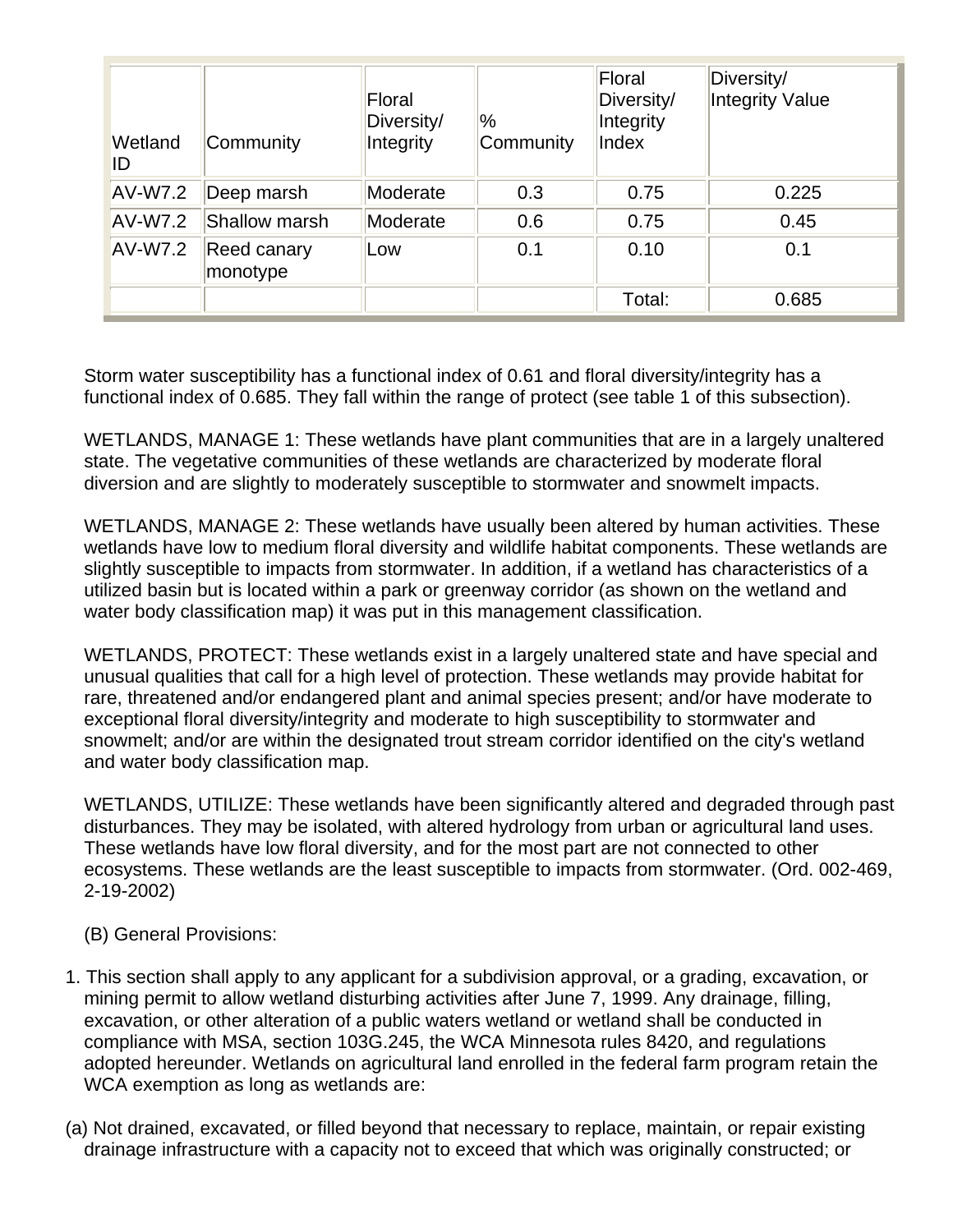- (b) Replaced at a ratio of one to one (1:1) or greater under United States department of agriculture provisions as supported by documentation from the United States department of agriculture, which must be included as evidence to support this exemption.
- 2. Per the WCA, if the activity would result in loss of eligibility or conversion to nonagricultural land within ten (10) years, the landowner cannot qualify for the exemption. This section applies to all land, public or private, located within the city.
- 3. When any provision of any ordinance conflicts with this section, that which provides more protection to the wetland or wetland buffer shall apply unless specifically provided otherwise in this section; provided, such exceptions shall not conflict with state regulations, such as the state shore land program.
- 4. This section shall apply to all land containing wetlands and land within the setback and buffer areas required by this chapter. Wetlands shall be subject to the requirements established herein, as well as restrictions and requirements established by other applicable federal, state, and city ordinances and regulations. These wetland protection regulations shall not be construed to allow anything, otherwise prohibited in the zoning district where the wetland area is located.
- 5. A wetland is land that meets the definition of "wetlands" set forth in this section. Wetlands have been identified and the wetland management classification as established by the officially adopted city maps shall be prima facie evidence of the location and classification of wetlands. The official maps shall be developed and maintained by the community development department. The presence or absence of a wetland on the official maps does not represent a definitive determination as to whether a jurisdictional wetland is or is not present. Wetlands that are identified during site specific delineation activities but do not appear on the official wetland maps are still subject to the provisions of this section. It will be the responsibility of an applicant to delineate the exact wetland boundary. All delineations must be reviewed by the Dakota County soil and water conservation district. The Dakota County soil and water conservation district will make recommendations to the city. The city council has delegated delineation review authority to its staff. The city will classify wetlands based on the criteria discussed under subsection (A) of this section. The applicant shall get final delineation approval from the city.
- 6. Applicants seeking a change in wetland classification must submit to the city a completed MNRAM version 1.0 form. The technical evaluation panel will review the request for change. The technical evaluation panel will make a recommendation to the city regarding the change in classification.
- 7. This subsection is applicable to wetlands that are determined to be jurisdictional wetlands, based on delineation procedures of the wetland conservation act.
- 8. This subsection establishes four (4) wetland classifications as defined in subsection (A) of this section: protect, manage 1, manage 2, and utilize. (Ord. 008-593, 12-1-2008)

(C) General Standards:

- 1. The following standards apply to all lands within and/or abutting a wetland:
- (a) Septic and soil absorption systems must be set back a minimum of one hundred feet (100') from the city approved boundary of the wetland.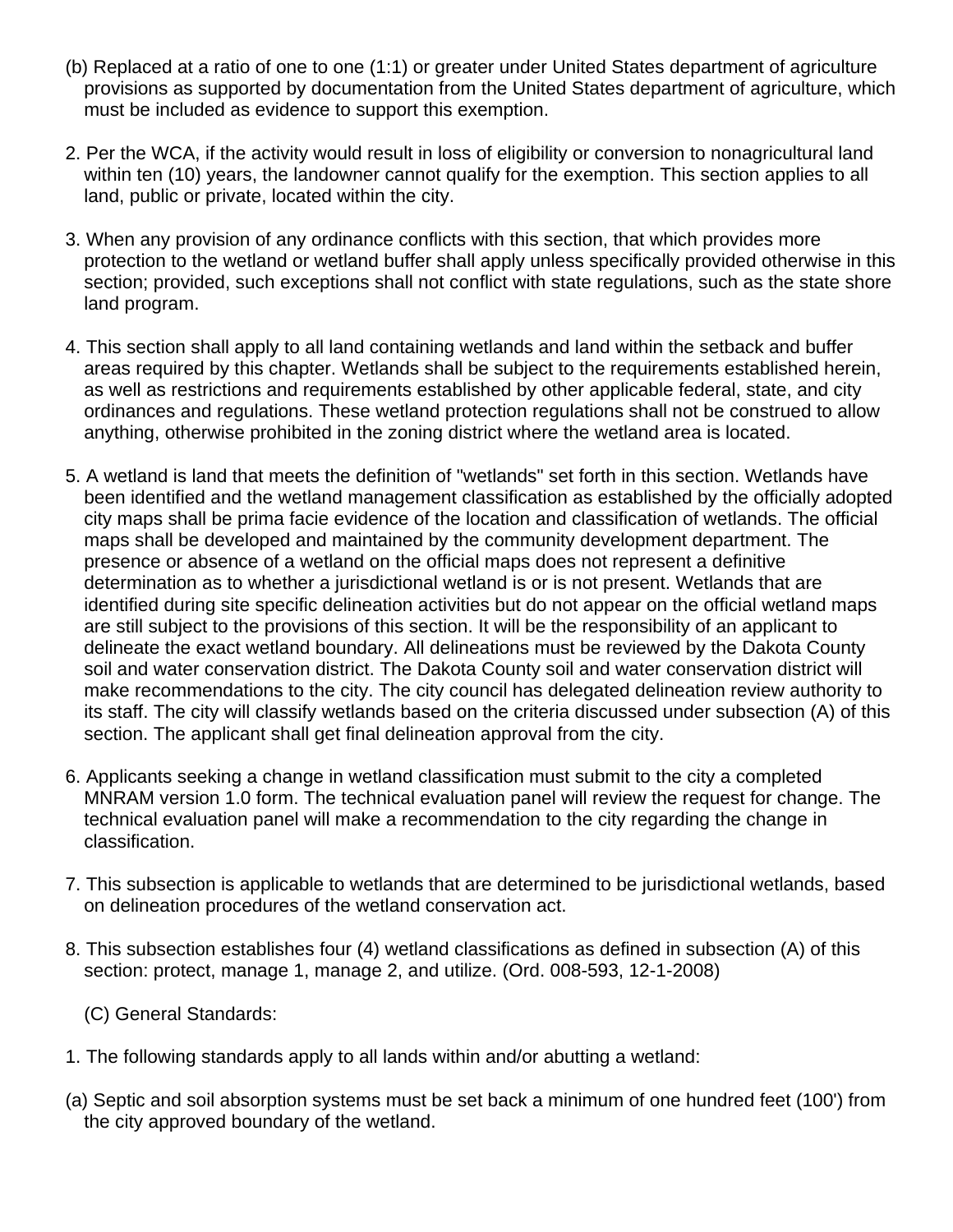- (b) Building elevation standards shall conform with the standards of the Farmington surface water management plan.
- (c) Structures intended to provide access across a wetland shall be prohibited unless a permit is obtained in conformance with state regulations.
- (d) The MPCA's best management practices shall be followed to avoid erosion and sedimentation during construction processes.
	- (D) No Net Loss And Wetland Alteration:
- 1. It is the intent of this section to avoid the alteration and destruction of wetlands. When wetlands or their buffer areas are altered or destroyed, mitigation must be provided to recreate the functions and values of the lost wetland and/or buffer area. To achieve no net loss of wetlands except as authorized by a wetland alteration permit issued by the city, a person may not drain, grade, fill, remove healthy native vegetation, or otherwise alter or destroy a wetland of any size or type. Any alteration to a wetlands permitted by a wetland alteration permit, must be fully mitigated so that there is no net loss of wetlands. (Ord. 002-469, 2-19-2002)
- 2. Where it is found that avoidance of direct impact on a wetland is not feasible, wetland replacement shall be done as per agency (VRWJPO, corps of engineers, department of natural resources), and city (WCA) standards. No permits will be granted until the WCA replacement plan is approved or exemption certificate is obtained. Wetland replacement/mitigation siting must follow the priority order below:
- (a) Mitigation on site.
- (b) Mitigation within the same minor subwatershed as established by the Minnesota department of natural resources for the "1979 watershed mapping project" pursuant to Minnesota laws, 1977, chapter 455, section 33, subdivision 7, paragraph (a).
- (c) Mitigation within the JPO boundary.
- (d) Mitigation within Dakota County.
- (e) Mitigation within major watershed number 38: Mississippi and Lake Pepin, excluding minor subwatersheds 3800400, 3800500, 3800401, 3801700, 3800402, 3800200, 3800302, 3800600, 3800800, 3800301, 3800300, 3800700, 3801601, 3800100, 3801800, 3801200, 3801100, 3801000, and 3800900, which are located in Goodhue County and are tributary to the Mississippi River instead of the Vermillion River.
- (f) Transportation projects shall pursue wetland mitigation projects to the extent practical using the criteria above. However, this does not preclude the use of the BWSR replacement program.
- 3. Drainage, grading, filling, removal of healthy native vegetation or otherwise altering or destroying a wetland of any size or type requires a wetland alteration permit. Other activities in a wetland requiring a wetland alteration permit include, but are not limited to:
- (a) Construction of new streets and utilities.
- (b) Installation of boardwalks.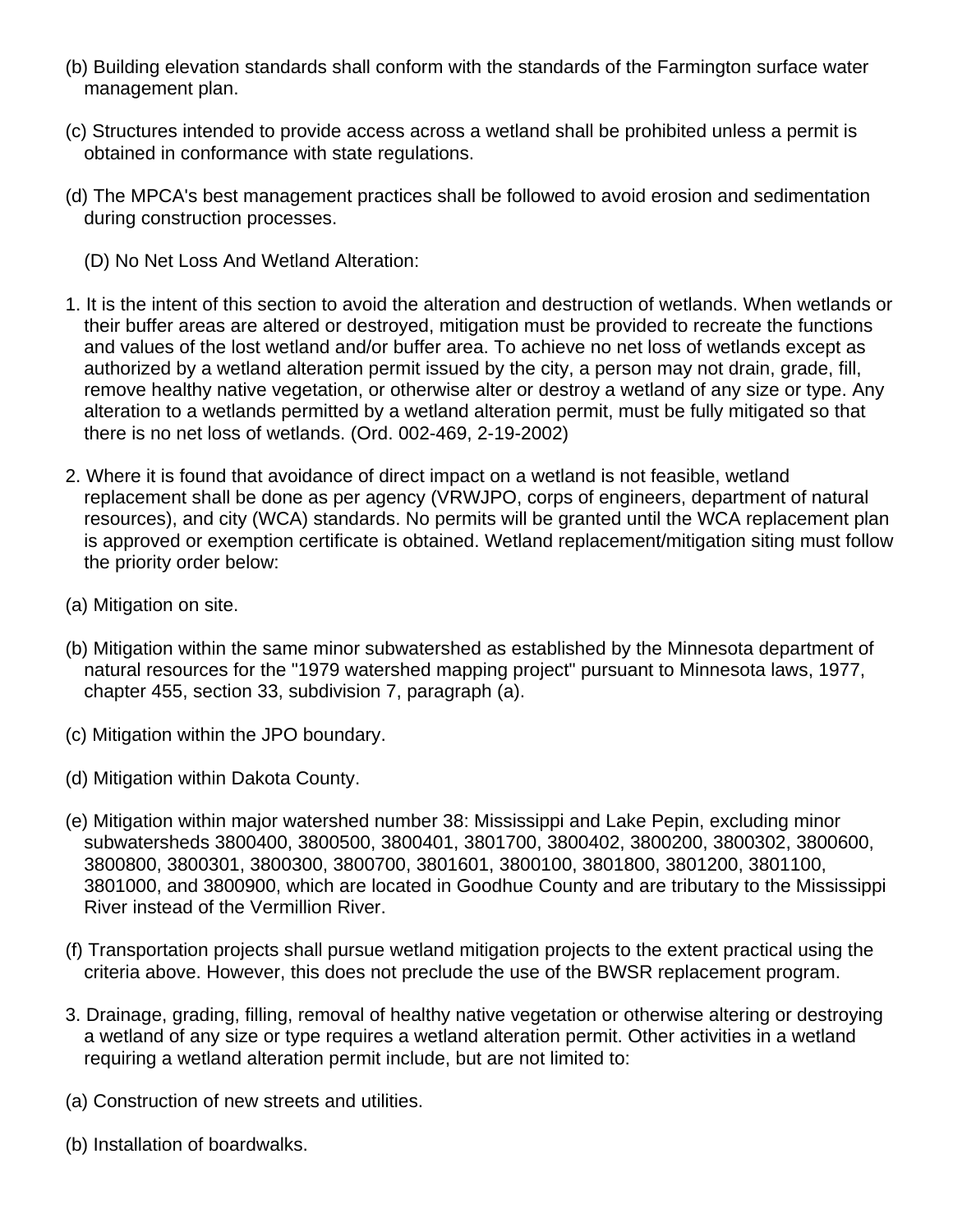- 4. When a wetland alteration permit is issued allowing filling in a wetland, the following standards shall be followed:
- (a) Filling must be consistent with the Farmington surface water management plan.
- (b) Filling in wetland areas will be required to be mitigated in accordance with the requirements of this section and the wetland conservation act. (Ord. 008-593, 12-1-2008)
- 5. When a wetland alteration permit is issued allowing dredging, excavating or grading in a wetland the following standards shall be followed in order to preserve WCA exemption or no loss determination in types 1, 2, 6, and 7 wetlands:
- (a) The dredging will not have a net adverse effect on the ecological and hydrological characteristics of the wetland.
- (b) It shall be located as to minimize the impact on vegetation and loss of wetland function (as determined by the VRWJPO or city). Exceptions may be allowed in basins dominated by invasive exotic species such as reed canary grass (Phalaris arundinacea). (Ord. 009-601, 3-16-2009)
- (c) It shall not adversely change water flow.
- (d) The size of the dredged area shall be limited to the minimum required for the proposed action.
- (e) Disposal of the dredged material is prohibited within the wetland area unless it is part of an approved wetland replacement plan.
- (f) Disposal of any dredged material shall include proper erosion control and nutrient retention measures.
- (g) Dredging in any wetland area is prohibited during waterfowl breeding season or fish spawning season, unless it is determined by the city that the wetland is not used for waterfowl breeding or fish spawning.
- (h) Dredging in wetland areas will be required to be mitigated in accordance with requirements of this section if the activity results in a loss of functional wetland. Dredging to create water quality or habitat improvements may be allowed by the city where reasonable alternatives are not available or where the wetland is of low quality and designated for this purpose by the Farmington surface water management plan.
- 6. When a wetland alteration permit is issued allowing stormwater runoff to discharge directly into a wetland, the permit will include requirements established by the Farmington surface water management plan. These requirements establish a maximum high water level bounce and allowable phosphorus loadings based on the city's wetland classification system. A protect or manage 1 public waters wetland or wetland may not be used for stormwater management and treatment unless the use will not adversely affect the function and public value of the wetland and other alternatives do not exist. (Ord. 008-593, 12-1-2008)
- 7. An applicant for a wetland alteration permit shall adhere to the following principles in descending order of priority:
- (a) Avoid the direct or indirect impact of the activity that may destroy or diminish the wetland;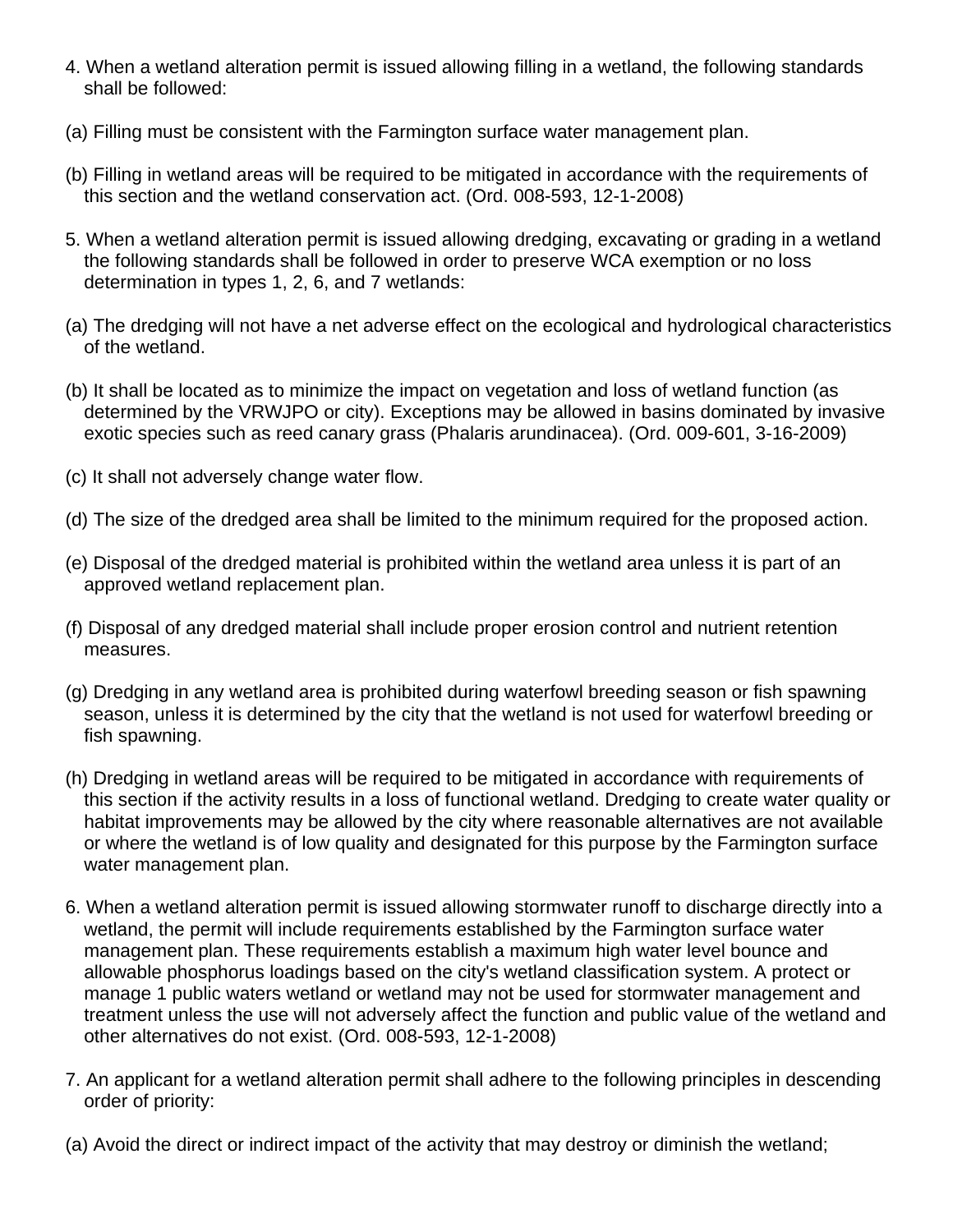- (b) Minimize the impact by limiting the degree or magnitude of the wetland activity and its implementation;
- (c) Rectify the impact by repairing, rehabilitating, or restoring the affected wetland function and its implementation;
- (d) Reduce or eliminate the impact over time by preservation and maintenance operations during the life of the activity; and
- (e) Replacing unavoidable impacts to the wetlands by restoring or creating substitute wetland areas having equal or greater public value as set forth in Minnesota rules 8420.0530 to 8420.0630.
- 8. A wetland alteration permit shall not be issued unless the proposed development complies, within the provisions of the mitigation subsection of this section, as well as the standards, intent, and purpose of this section. (Ord. 002-469, 2-19-2002)
	- (E) Wetland Buffer Areas:
- 1. For lots of record created after June 7, 1999 (date of original wetlands ordinance adoption), a buffer area shall be maintained abutting all wetlands. The following requirements shall be met concerning the wetland buffers:
- (a) Where a buffer is required, the city shall require the protection of the buffer under a conservation easement, or include the buffer in a dedicated outlot as part of platting and subdivision approval, except where the buffer is located in a public transportation right of way. (Ord. 009-601, 3-16- 2009)
- (b) A wetland line and wetland buffer delineation line must be shown on the plan submitted to the city.
- (c) A silt fence shall be erected at the wetland buffer line during construction and shall not be removed until sod is installed on all lots adjacent to the wetland buffer.
- (d) Permanent monumentation shall be erected at the time of the installation of the silt fence as required in subsection (E)5 of this section.
- (e) Building permits shall not be issued until silt fence and monumentation are installed and disturbed areas of buffer are seeded, mulched, and disked.
- 2. Where acceptable natural vegetation exists in buffer areas, the retention of such vegetation in an undisturbed state is required unless approval to replace such vegetation is received. A buffer has acceptable vegetation if it:
- (a) Has a continuous, dense layer of perennial grasses that has been uncultivated or unbroken for at least five (5) consecutive years; or
- (b) Has an overstory of trees and/or shrubs that has been uncultivated or unbroken for at least five (5) consecutive years; or
- (c) Contains a mixture of the plant communities in subsections (E)2(a) and (E)2(b) of this section that has been uncultivated or unbroken for at least five (5) years.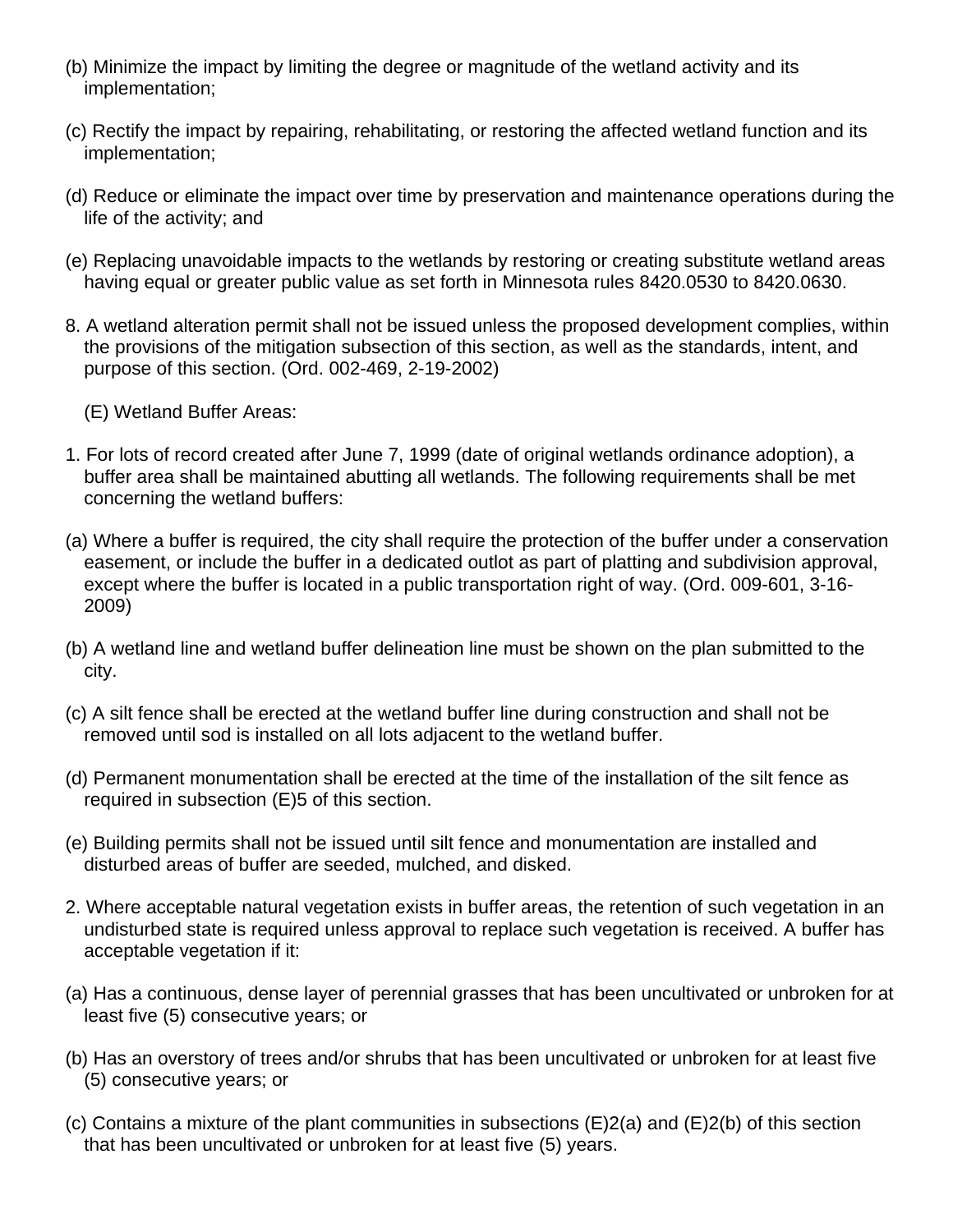- 3. Buffers shall be staked and protected in the field prior to construction unless the vegetation and the condition of the buffer are considered inadequate. Existing conditions vegetation will be considered unacceptable if:
- (a) Topography or sparse vegetation tends to channelize the flow of surface water.
- (b) Some other reason the vegetation is unlikely to retain nutrients and sediment.
- 4. Where buffer vegetation and conditions are unacceptable, or have been cultivated or otherwise disturbed within ten (10) years of the permit application, or where approval has been obtained to replant, buffers shall be replanted and maintained according to the following standards: (Ord. 008- 593, 12-1-2008)
- (a) Buffers shall be planted with a native seed mix approved by MnDOT, BWSR, NRCS or the Dakota SWCD, with the exception of a onetime planting with an annual nurse or cover crop. Plantings of native forbs and grasses may be substituted for seeding. All substitutions must be approved by the city. Groupings/clusters of native trees and shrubs, of species and at densities appropriate to site conditions, shall also be planted throughout the buffer area.
- (b) The seed mix and planting shall be broadcast/installed according to MnDOT, BWSR, NRCS or Dakota SWCD specifications. The selected seed mixes and plantings for permanent cover shall be appropriate for the soil site conditions and free of invasive species.
- (c) Buffer vegetation (both natural and created) shall be protected by erosion and sediment control measures during construction.
- (d) During the first five (5) full growing seasons, except where the city has determined vegetation establishment is acceptable, the owner or applicant must replant buffer vegetation where the vegetative cover is less than ninety percent (90%). The owner or applicant must assure reseeding or replanting if the buffer changes at any time through human intervention or activities. (Ord. 009- 601, 3-16-2009)
- (e) No fertilizer shall be used in establishing new buffer areas.
- (f) Applicants may obtain from the city a set of standard seeding and planting specifications for buffer areas, which meet all the city requirements.
- 5. Buffer areas shall be identified by permanent monumentation acceptable to the city at every other lot corner or every three hundred feet (300'), whichever is less, and at all angle points of lot.
- 6. Alterations, including building, storage, paving, routine mowing, burning, plowing, introduction of noxious vegetation, cutting, dredging, filling, mining, dumping, grazing livestock, agricultural production, yard waste disposal, or fertilizer application are prohibited within any buffer. Periodic mowing or burning, or the use of fertilizers and pesticides for the purpose of managing and maintaining native vegetation is allowed. Noxious weeds may be removed and mechanical or spot herbicide treatments may be used to control noxious weeds, but aerial or broadcast spraying is not acceptable. Prohibited alterations would not include plantings that enhance the natural vegetation or selective clearing or pruning of trees or vegetation that are dead, diseased or pose similar hazards, or as otherwise clarified in this section.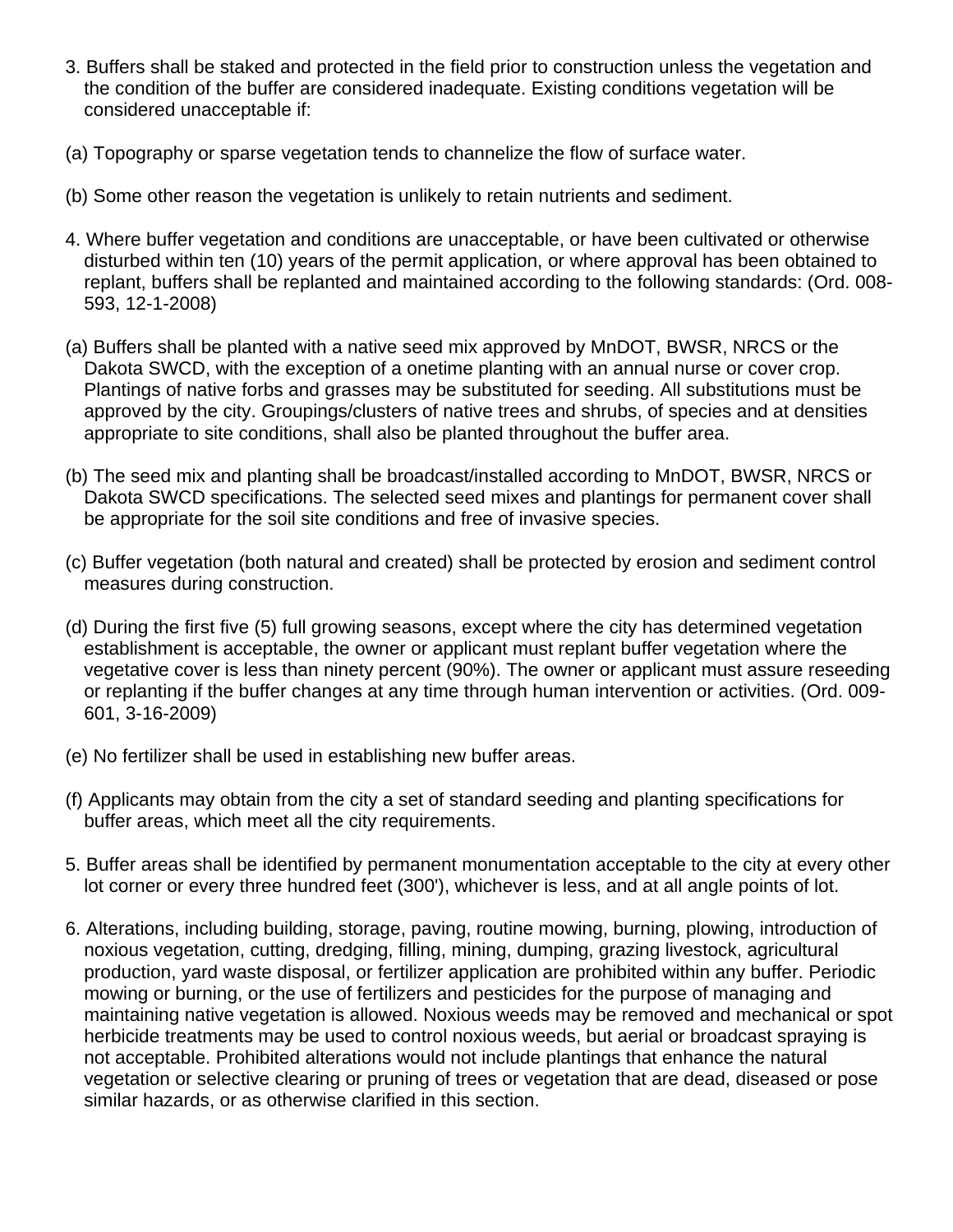- 7. Where acceptable to adjacent properties, owners are encouraged to leave dead trees and branches in the buffer area, because they are part of the native natural environment and provide necessary habitat to many birds and native wildlife.
- 8. The following activities shall be permitted within any buffer, and shall not constitute prohibited alterations:
- (a) The following activities are allowed within both the minimum and average buffer width areas:
- (1) Use and maintenance of an unimproved access strip through the buffer, not more than ten feet (10') in width, for recreational access to the major waterway or wetland and the exercise of riparian rights.
- (2) Structures that exist when the buffer is created.
- (3) Placement, maintenance, repair, or replacement of public roads and utility and drainage systems that exist on creation of the buffer or are required to comply with any subdivision approval or building permit obtained from the municipality or county, so long as any adverse impacts of public road, utility, or drainage systems on the function of the buffer have been avoided or minimized to the extent practical.
- (4) Clearing, grading, and seeding is allowed if part of an approved wetland replacement plan, or approved stream restoration plan.
- (5) Construction of a multipurpose trail, including boardwalks and pedestrian bridges, provided it is constructed to minimize erosion and new impervious surface, and has an undisturbed area of vegetative buffer at least ten feet (10') in width between the trail and the wetland or public waters wetland edge, or the bank of the major waterway; or where needed to cross the major waterway, the minimum impact alignment is used.
- (6) The construction of underground utilities such as water, stormwater, and sanitary sewers and pipelines provided the minimum impact alignment is used, the area is stabilized in accordance with subsection (E)4 of this section, and setbacks established in subsection [10-5-25](http://www.sterlingcodifiers.com/codebook/?ft=3&find=10-5-25)(F)2(b)(4) of this title are met.
- (b) The following activities are allowed within those portions of the average buffer width that exceed the minimum buffer width:
- (1) Stormwater management facilities, provided the land areas are stabilized in accordance with subsection (E)4 of this section, and alterations prohibited in subsection (E)6 of this section are upheld.
- (2) The area of shallow vegetated infiltration and biofiltration facilities, and water quality ponds not to exceed fifty percent (50%) of the pond area, adjacent to wetlands and major waterways may be included in buffer averaging provided the facilities do not encroach into the minimum buffer width, and the land areas are stabilized in accordance with subsection (E)4 of this section, and alterations prohibited in subsection (E)6 of this section are upheld.
- 9. All buffer areas are measured from the wetland edge as marked in the field.
- 10. The following buffer area sizes are minimum requirements: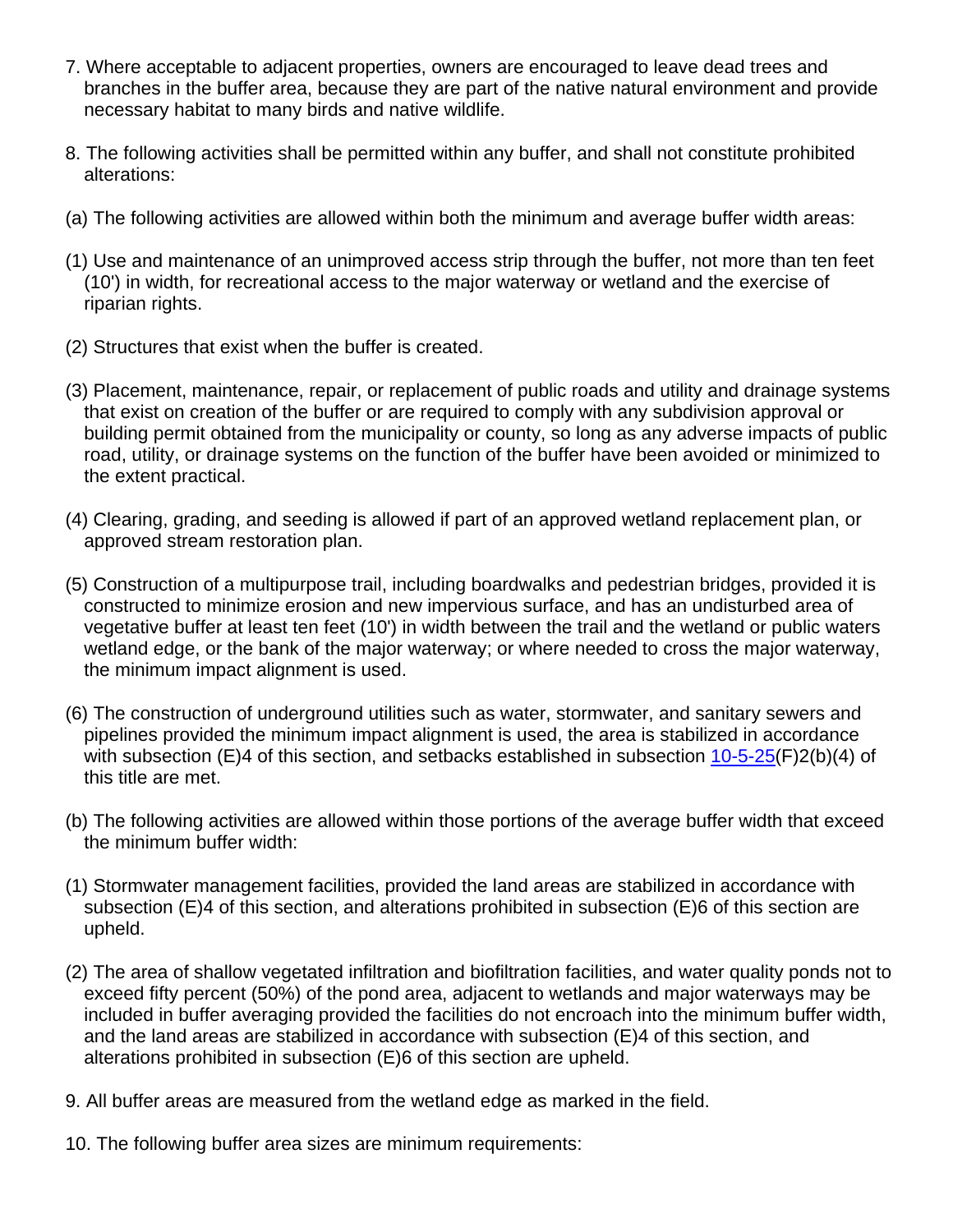| <b>Wetland Type</b>                         | <b>Protect</b>                                                            | <b>Manage 1</b> | <b>Manage 2</b> | <b>Utilize</b> |  |
|---------------------------------------------|---------------------------------------------------------------------------|-----------------|-----------------|----------------|--|
|                                             |                                                                           |                 |                 |                |  |
| Average buffer width                        | 75 feet                                                                   | 50 feet         | 30 feet         | 25 feet        |  |
|                                             | 100 feet "protect" wetlands in the designated<br>trout<br>stream corridor |                 |                 |                |  |
|                                             |                                                                           |                 |                 |                |  |
| Minimum buffer                              | 75 feet                                                                   | 30 feet         | 25 feet         | 16.5 feet      |  |
|                                             |                                                                           |                 |                 |                |  |
| Structure setback from outer edge of buffer | 10 feet                                                                   | 10 feet         | 10 feet         | 0 feet         |  |

- 11. Any wetland restored, relocated, replaced or enhanced because of wetland alterations should have at least the minimum buffer area required for the class of the wetland involved.
- 12. The city may recommend buffer area averaging in instances where it will provide resource protection to wetland or to valuable adjacent upland habitat, or allow for reasonable use of property as described in subsection (B) of this section, provided that the total buffer area on site contained in the buffer remains the same.
- 13. If the area of the buffer has a preconstruction slope of twelve percent (12%) or greater, the buffer shall be at the maximum width for the applicant's wetland classification. The use of a meandering buffer area to maintain a natural appearance is encouraged but not required in areas of flat topography. (Ord. 008-593, 12-1-2008)
	- (F) Wetland And Buffer Area Mitigation: Where wetland alteration is approved and mitigation is required, mitigation must result in equal or improved wetland function and value. Mitigation plans must address water quality improvement, and maintenance of preexisting hydrological balance and wildlife habitat. The wetland function and value will include improvement of water quality, maintaining hydrological balance, and provision of wildlife habitat. Mitigation will be performed at ratios required by the wetland conservation act to achieve replacement of the wetland function and value.

The following criteria shall be required for wetland or buffer area mitigation:

- 1. Wetland mitigation will be performed at a ratio required by the wetland conservation act. Buffers will be required to be replaced on the fill slope. When a wetland is completely filled, the buffer area requirement associated with the classification of the wetland that was filled will be required for the replacement wetlands unless replacement is occurring adjacent to a wetland with a higher classification. In this case, the buffer area requirement for the higher wetland classification will apply.
- 2. Mitigation should always result in equal or improved wetland function and value. The wetland function and value will include improvement of water quality, maintaining hydrological balance, and provision of wildlife habitat.
- 3. Mitigation shall provide a buffer area as set forth in this section.